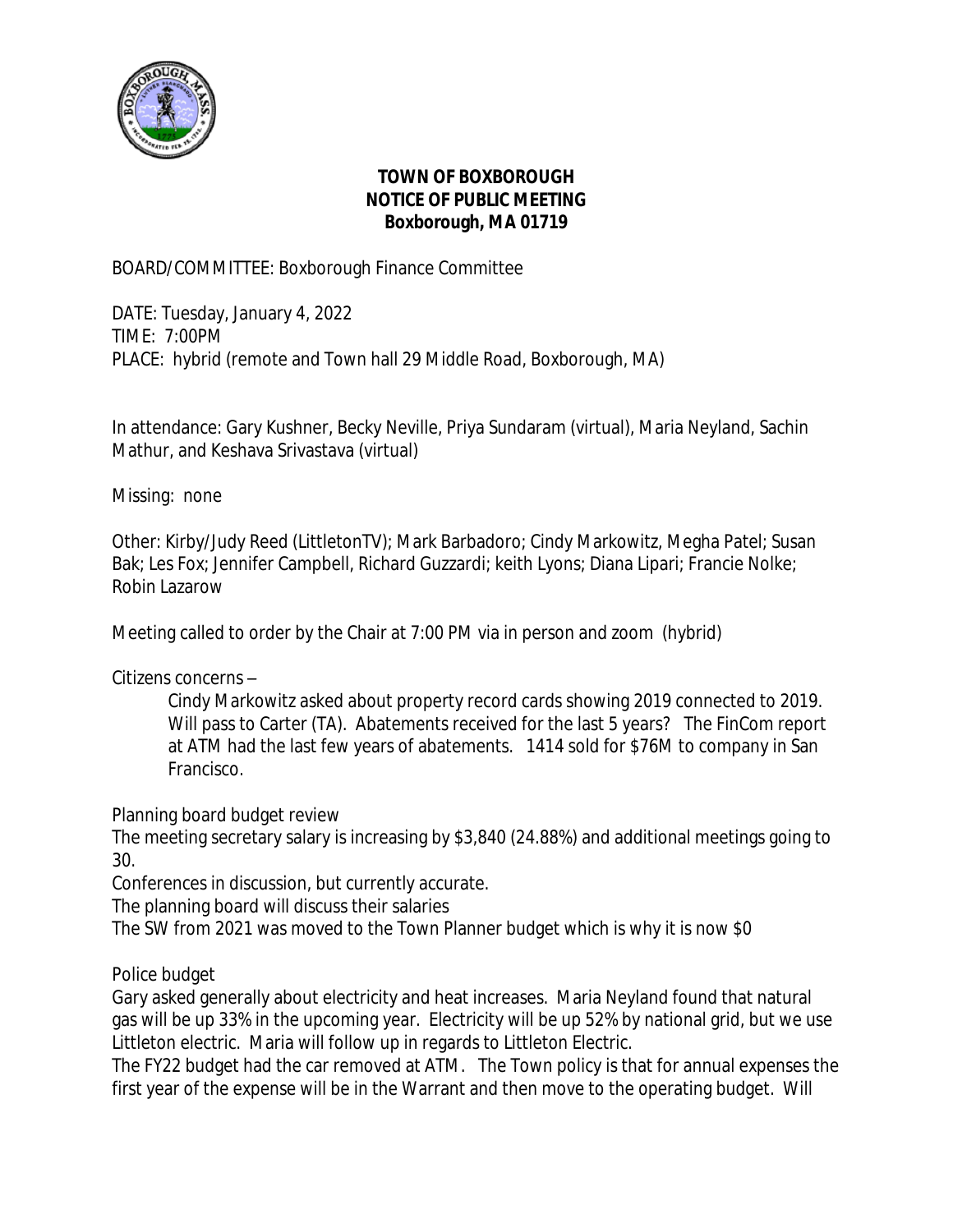

add a car back in the FY23 budget and a second in the warrant. The car that was planned in CY21 to be replaced blew its transmission. Plan is to purchase an electric (warrant) and a hybrid (budget). If an electric car is purchased then electric charging station might need to be planned for 220v. Les indicated that his personal increase is 22% year to year for first two months. It is not clear which budgets were cut by \$22,000 based on the ATM cut. Gary asked Megha to add a column showing the pre-ATM budget. The Salaries for FT officer only showing 1.55% and doesn't seem to include step (contract). Maria was specific that if the contracts are not completed by May then a STM would be required to approve. Need budget for potential contracts. The police capital requests have not been received to date though Priya indicated that the Chief had sent them. Gary will go back and check email. The original plan was to include a new animal control vehicle but would not support the animal control vehicle this year. Sustainability committee would prefer a hybrid vehicle for the animal control officer. The backup information indicates that there is \$4,500 for the detention area cleaning contract. Will add police budget follow-up along with dispatch and animal control budget. Is there training separate from the training budget. There was a question if the chief is seeking grants and not clear. Littleton electric grant last year was directed to the police department. All future grants must be reviewed by the SelectBoard.

#### Tabled

If questions on dispatch or animal control then send only to Priya and copy Jennifer

6 hardcopies of the budget requested by FinCom members

Staffing plan reviewed (SB review on December 27) Change Cheryl to executive asst Add asst town clerk Add asst treasurer (new position and added at STM) Department asst in assessor Building inspector – decrease to 19 hours Associate planner RecCom asst (currently filled by town assessor asst) on STM DPW building and grounds foreman

The RecCom has a revolving account with ~\$60,000 and could potentially use some for the asst. should not tax if have the funds.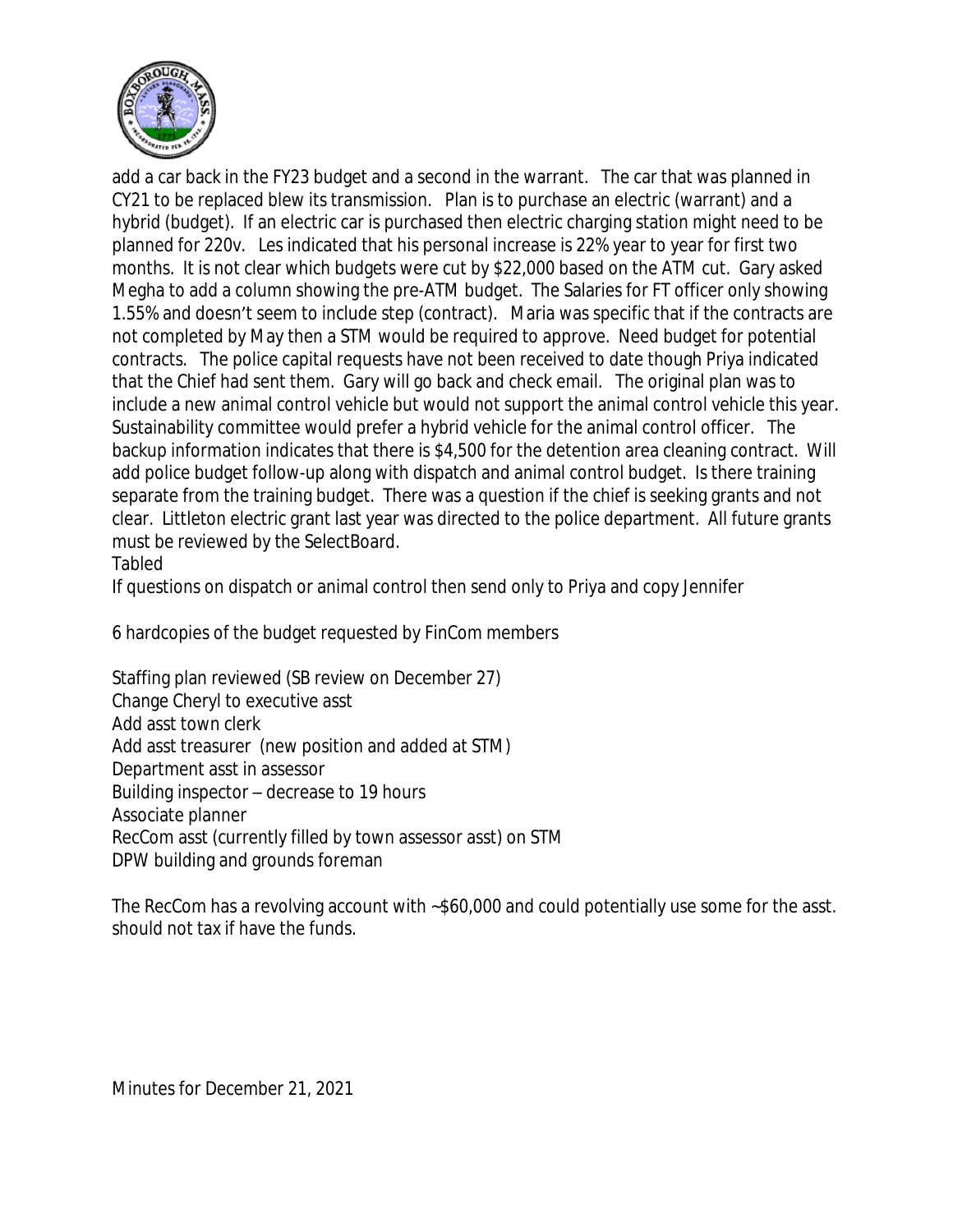

Maria Neyland moved and Sachin Mathur seconded Priya-aye, Sachin-aye, Gary-aye, Maria-aye, Keshava-aye, Becky-aye

Cynthia Petrillo is the new treasurer/collector and started in Town Hall

# RFT – none

Personnel plan increases were previously approved, but not stipends and other possessions. At salary level 1 and this includes Part time dispatcher and Fire lieutenant. All were increased by 1.9% unless special circumstances.

Maria moved to accept temporary per diem and intermittent schedule and seconded by Sachin Gary asked about the asst building inspector and call building inspector and why no hourly rate (note: the rates are there, but on a second worksheet)

Priya-aye, Sachin-aye, Gary-aye, Maria-aye, Keshava-aye, Becky-aye Approved 4-0

# STM

The SB reviewed the proposed warrant for February 28, 2022 at the regency to start at 7PM Open warrant on January 3,

January 10 Carter will attend FinCom meeting

Recommendations due on the 18<sup>th</sup> and review at the 18<sup>th</sup> meeting.

SB meeting on January 24 to sign warrant.

- 1. Prior year bills for DPW, town hall, and IT for \$5674.50 Becky
- 2. General fund operating budgets supplements
	- a. Asst Treasurer/collector \$9,500,believe that the current budget should cover salary
	- b. Recreation \$5000 ,but consider revolving fund
	- c. Reserve fund

The current STM warrant does not have the personnel plan presented and does not request a new position for asst treasurer/tax collector. The Town policy is to approve new hours or new position to STM/ATM.

Discussion on amount to replenish reserve fund. Ask for additional \$50,000 from free cash. This is to cover the Town until May 1 at which time interdepartmental transfers can occur after Reserve fund is expended or item is not an emergency.

Gary moved and Priya seconded to move \$50,000 from free cash

Priya-aye, Sachin-aye, Gary-aye, Maria-aye, Keshava-aye, Becky-aye

Approved 6-0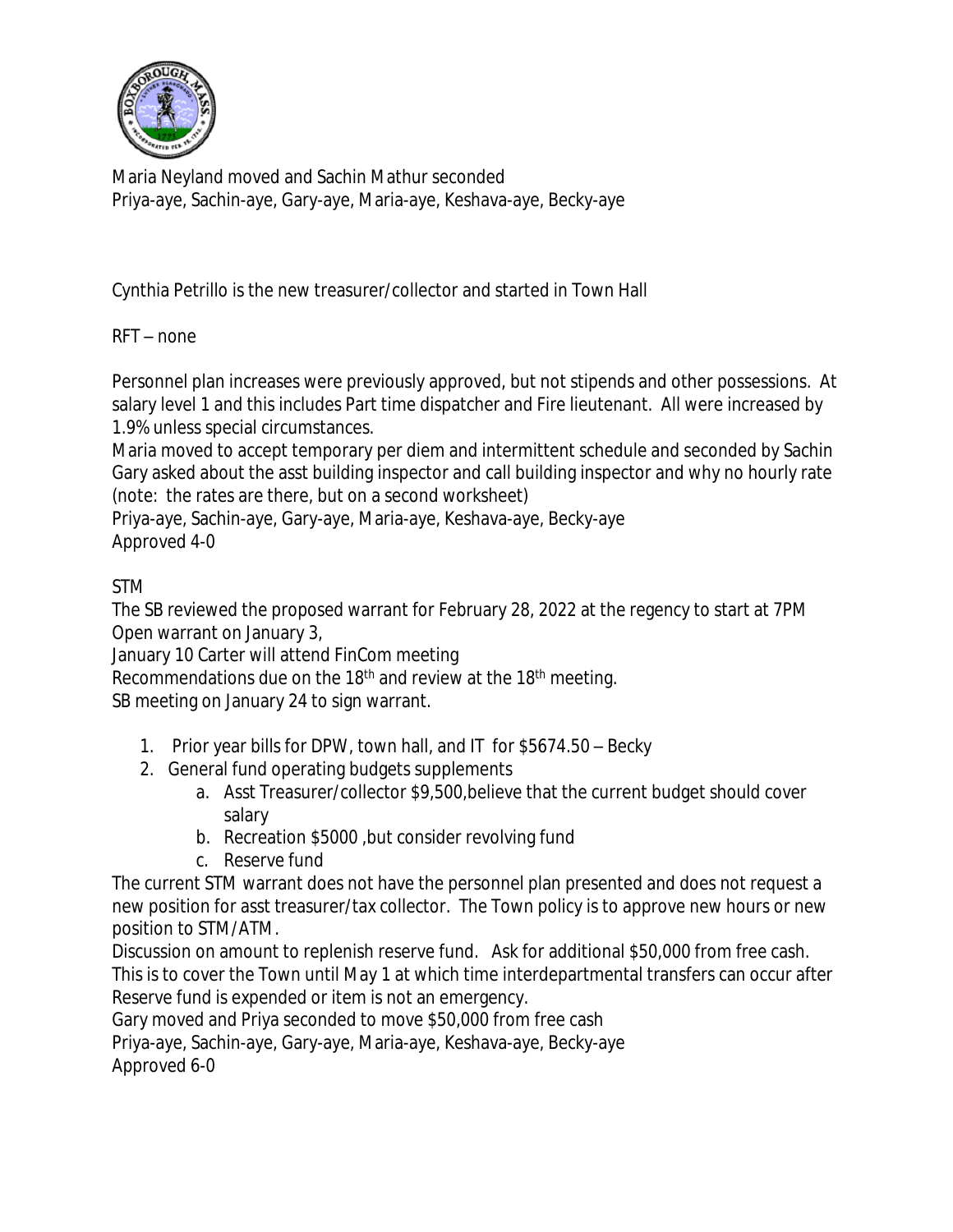

## Capital

HVAC system in library run by SW and last update was 2014. Current SW is no longer supported and need an update. Gary to add to capital plan. Maria to provide recommendation \$15,000 to update SW. add to SW tracker.

Town hall water heaters, but in 2017 approved hot water for \$7,000 for 3 water faucets in kitchen and bathrooms and potentially should fall into the funds available. Quotes are being obtained.

Water resources committee and authority to enter onto lands and requesting \$150,000 from free cash.

Why not ARPA funds? CPA funds to purchase 2 lots from Harvard Sportman's club being pursued. 21e evaluation to be performed prior to ATM. Also, to work with Harvard on purchase agreement prior to ATM, but seeking voluntary license agreements. Mass DOT for drilling wells for testing. Consulting to manage, betterments, surveys, legal expenses, licenses, drill test wells on Campanelli Corporation land, and testing for 21e. question if grants are being pursued one is that the DOT will drill the test wells. Need to consider ARPA funds prior to using free cash.

AI> Keshava will write recommendations

Recruitment expenses for Town Admin for \$12,500 from free cash – Becky to write

Endorsement of the report of the Town Government study committee Maria spoke against based on previous experience, but would accept a sense of the meeting A SelectBoard member disagrees with the FinCom Bylaw that all articles have a financial impact and the FinCom must provide a recommendation on all articles.

Becky to write Con

TBD to write a pro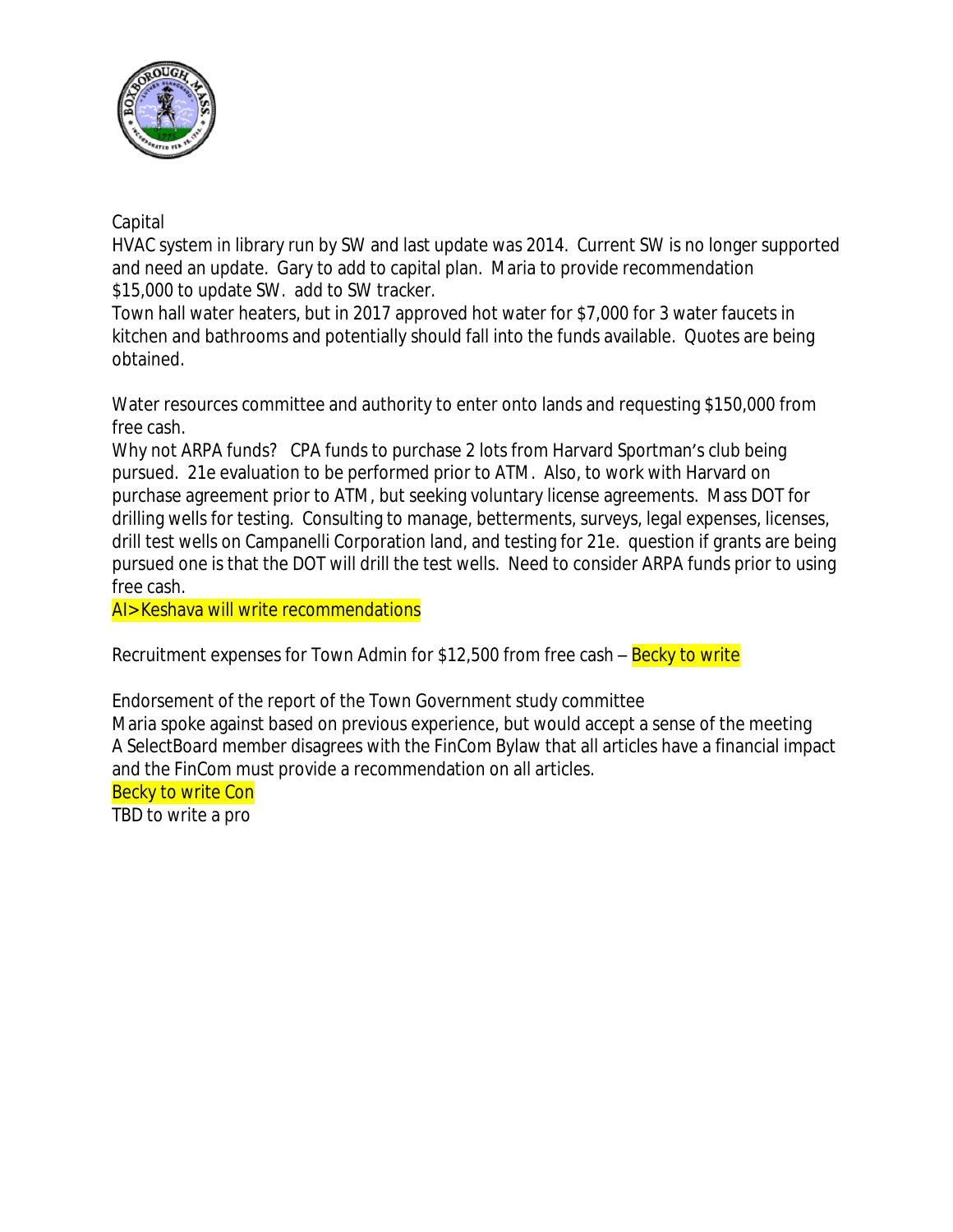

### **Liaison updates**

SB – met on Dec 27 and staffing and again on January 3. Introduced new treasurer. Called ATM for May 9.

Planning board –

 $BLF -$ 

 $BBC -$ 

Personnel board –

RecCom –

Housing –

AB regional building committee –

Regional school meeting –

 $CPC -$ 

CoA–

Water resources–

Sustainability–

Correspondence –

Becky reviewed the upcoming agendas

January 11 to start at 6:30 in open meeting then executive session and then back to the meeting, send any questions to Sachin on DPW who will then send to Ed Capital Saturday will be either February 5 or 12 Gary did send to Sachin his recommended updates for the OEPB policy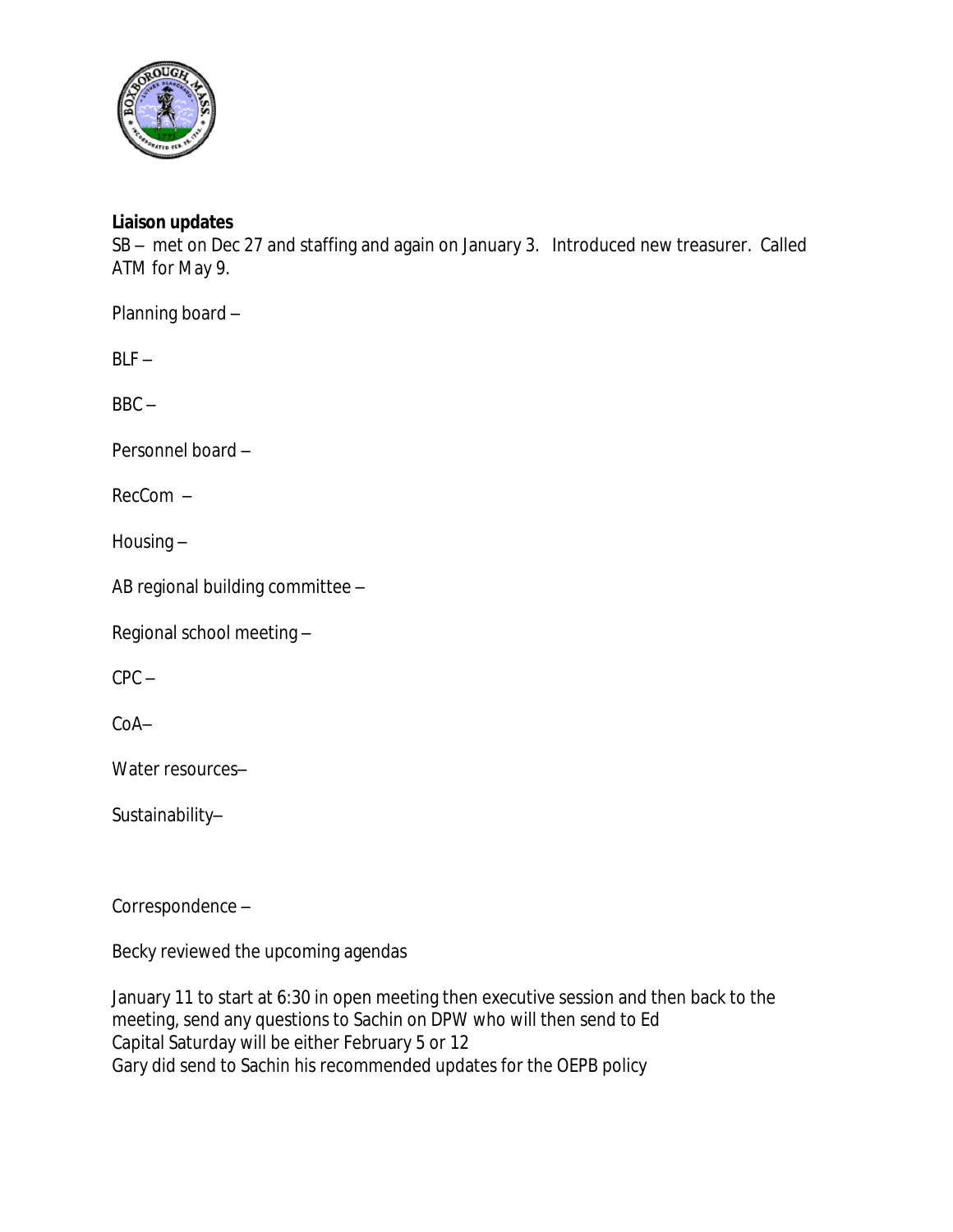

Maria Neyland moved to adjourn and Sachin Mathur seconded, Priya-aye, Sachin-aye, Gary-aye, Maria-aye, Keshava-aye, Becky-aye Approved 6-0

Adjourned at 9:43PM

Exhibits used: Minutes for December 21, 2021 Budget for FY2023 STM proposed warrant

Next meetings:

January 11 January 18 January 25 February February February February March March March March

RFT tracker

| Item               | description | Amount   | Start at  | comments |
|--------------------|-------------|----------|-----------|----------|
|                    |             |          | \$150,000 |          |
| HVAC at museum     |             | \$6,700  | \$143,300 |          |
| Acc't Consultant & |             | \$39,820 | \$103,480 |          |
| Training           |             |          |           |          |
| T/C consulting     |             | \$5,000  | \$98,480  |          |